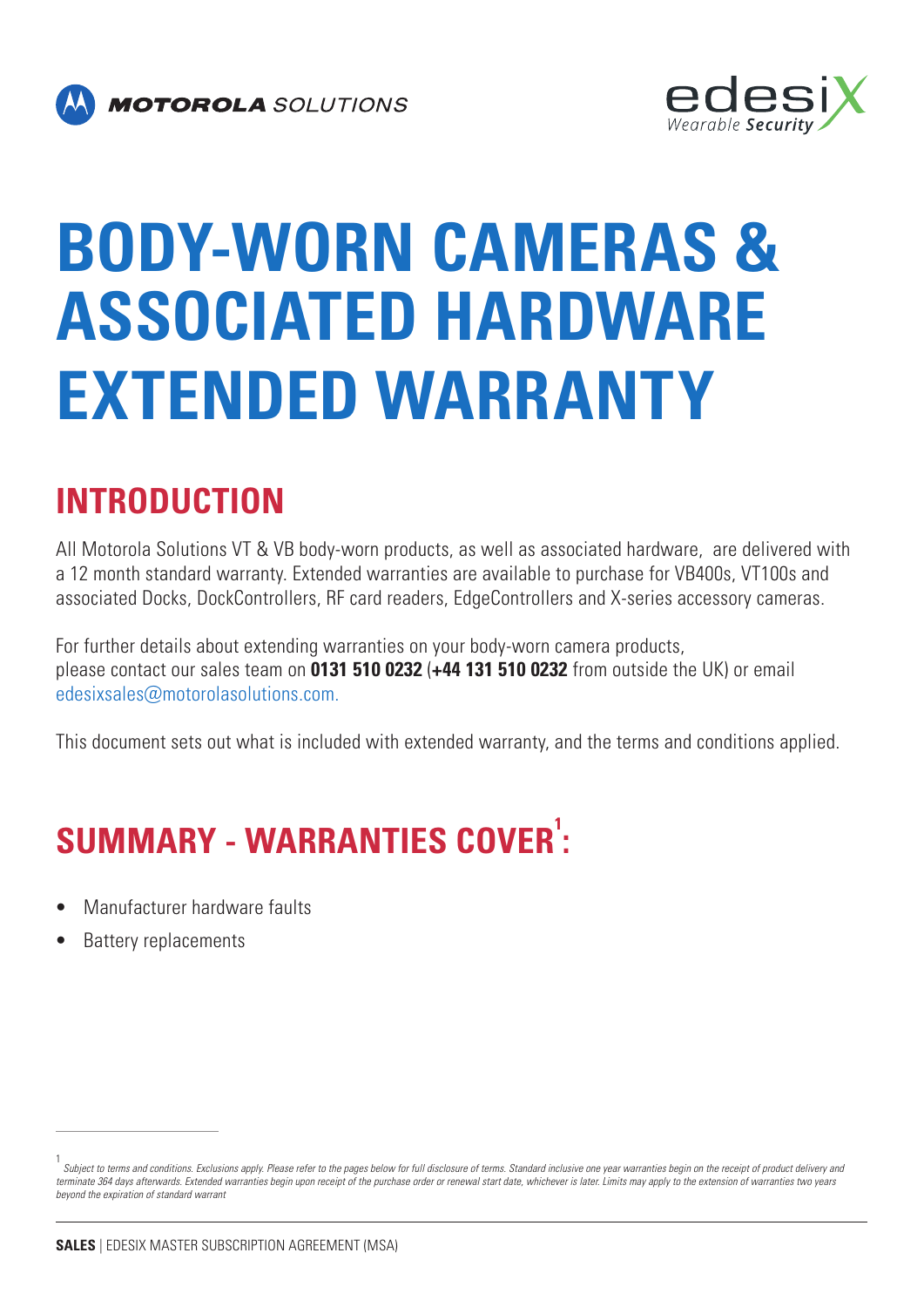#### **WHAT IS COVERED?**

Manufacturer hardware faults including electronic, structural, and battery failure<sup>2</sup>

**PLEASE NOTE:** To take advantage of VideoManager product updates and additional features, Software Assurance or Cloud Services need to be purchased. For further details about these products, please contact our sales team on 0131 510 0232 (+44 131 510 0232 from outside the UK) or email [edesixsales@motorolasolutions.com](mailto:edesixsales%40motorolasolutions.com?subject=).

#### **ALL INCLUSIVE SERVICING**

The following services and support functions are included at no extra cost with Motorola Solutions body-worn camera hardware warranties:

- **REPLACEMENT PARTS:** Provided your product repairs are covered, all replacement parts used in the servicing process to bring the product<sup>3</sup> back to operating condition are included free of charge.
- **SERVICING LABOUR:** Labour involved in repairs / and or servicing at an authorised service centre is included under hardware warranties. Charges may be applied if personnel have to travel to a specified site at customer request to conduct repairs.
- **FIRMWARE UPGRADES:** All serviced hardware products have their device firmware upgraded to the latest version, taking advantage of the latest security and performance updates
- **FULL MANUFACTURING QUALITY TEST:** all repairs are then subject to the same full quality test which we apply to new product
- Return carriage from service centre to customer: customers pay for shipping returns to us, we pay for shipping the repaired equipment back.
- ADDITIONAL 3 MONTH SERVICE WARRANTY: Where a product has been returned to a service centre for servicing or repairs, the repaired product will accrue an additional three (3) month extended warranty, activated from the dispatch date at the service centre, even if this repair warranty extends that specific product's existing warranty $^4$ .

**IMPORTANT:** please dock and upload/save any footage and associated data from your devices prior to sending for repair, as all products are factory reset during the service returns process and this will destroy recordings.

**PLEASE NOTE:** Training, setup, installation, and other services not mentioned above are exempt from the inclusive servicing and support component of any body-worn camera warranties. These are additional services, and may incur a charge. Please contact a member of our sales team for further information on additional services.

<sup>2</sup> Exclusions: **a) damage caused through unauthorised tampering with a product:** products should be returned to service centres for repair. If in doubt as to whether your actions will void your warranty please email the support team at support@edesix.com. b) water damage: any water damage that has been caused by immersion or contact in excess of that expected by the IP rating of the product. **c) malicious, intentional or accidental damage:** any damage caused on purpose, through negligence, or by accident. **d) cosmetic wear and tear:** damage deemed to be only cosmetic and not related to the performance or operating condition of the product. Subject to the assessment and discretion of the Service Returns Manager. **e) contaminated products and devices:** products returned to service centres that pose a health and safety risk to our employees. Contaminated products should under no circumstances be returned for repair or analysis. f**) damage caused by use with an unauthorised third party component or accessory. g) damage caused by misuse, fire, and other liquid contact. h) products without a valid serial number or appropriate identification requirement. i) stolen or misplaced products and devices. j) email or telephone support for software related enquiries:** software support is covered by our Software Assurance programme. **k) X-series camera cables.**

<sup>3&</sup>lt;br>Where a product cannot be repaired, an as-new replacement will be provided and, if the product has become obsolete, Motorola Solutions reserve the right to replace it with an equivalent or better product.

<sup>4</sup> Additional warranty not applied where return does not meet warranty acceptance criteria or where return is no-fault-found